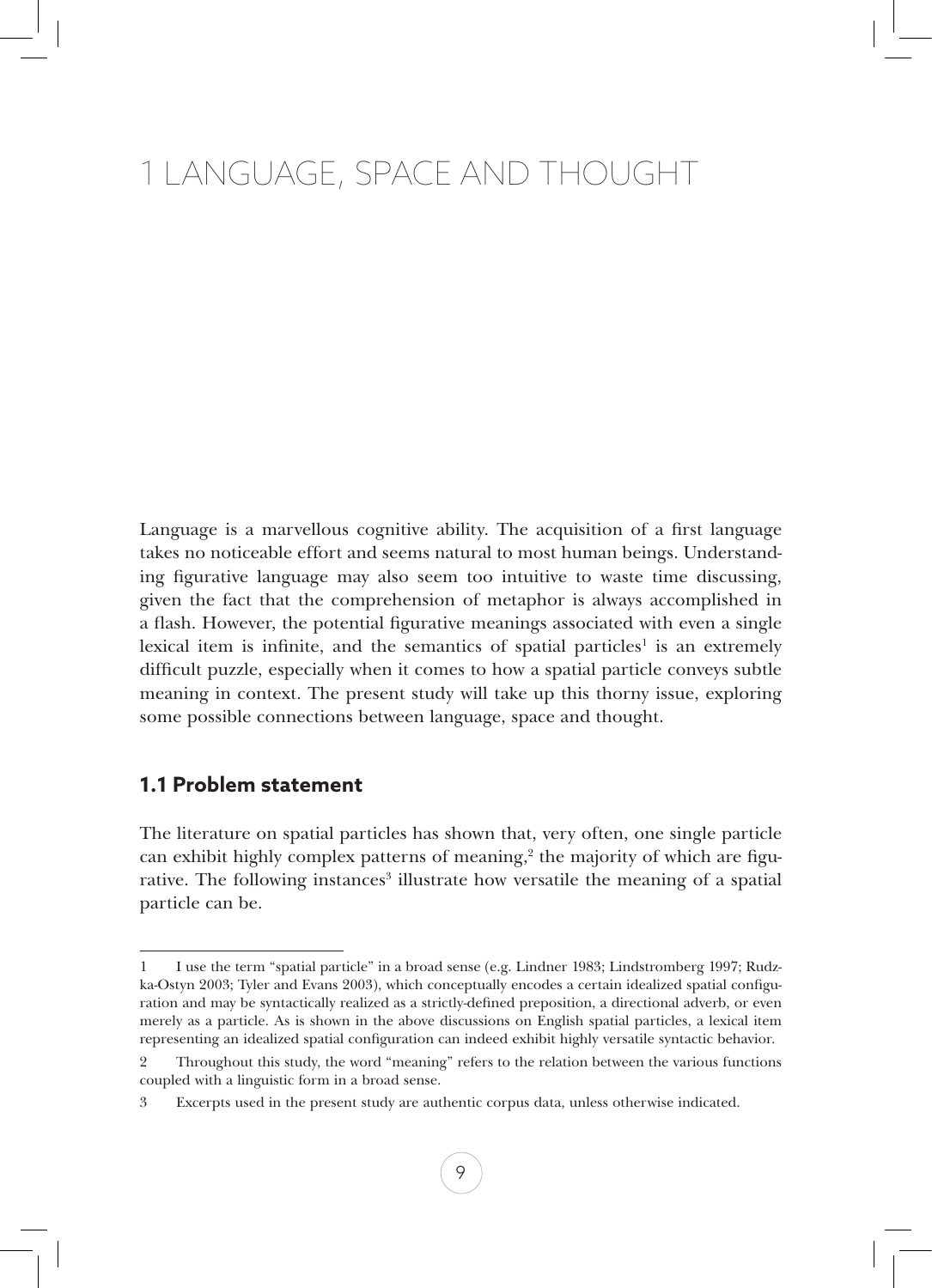#### 1 Language, Space and Thought

- (1–1) *Marion Conroy was on stage until the final curtain calls and came up the stairs with the rest of the cast afterwards…4*
- $(1-2)$  *[Y]ou were not to look at your masters when they came up the drive, but to hoe on regardless.*

Instance (1–1) involves *up* as a typical preposition, following the verb *came* and followed by the noun phrase *the stairs* to mean 'higher,' and the *up* in (1–2) also follows the same verb *came* and is followed by a noun phrase *the drive*, which seems to mean 'along.' These two instances exhibit identical syntactic behavior, but are somewhat different in meaning.

For many, the meaning of the spatial particles in the above instances may seem transparent, but examples such as  $(1-3)$  and  $(1-4)$  are less so.

(1–3) *A rising sound between a crow and a cheer came up from the men.*

(1–4) *Can you give me one more day to come up with something?*

In (1–3) and (1–4), where *up* similarly follows the identical verb *came/come*, *up* is not followed by a noun phrase, but instead by another preposition (*from* and *with*, respectively). The syntactic behavior of *up* in these examples seems less like that of a typical preposition. In addition, the meanings in these two instances are, in comparison to  $(1-1)$  and  $(1-2)$ , more abstract and less easy to capture. In  $(1-3)$ ,  $up$  appears to mean 'audible', and in  $(1-4)$  'present (with someone)'. Although the meanings in  $(1-3)$  and  $(1-4)$  are different from those in  $(1-1)$  and  $(1-2)$ , the use of *up* in these four cases is entirely natural, yet too abstract for a learner of English or even a native speaker to pinpoint.

Examples (1–5) and (1–6) further complicate the matter:

(1–5) *She sounded indignant and resentful, and he slowed up deliberately*.

(1–6) *The men have been locked up in their cells since day one of their imprisonment*.

The meaning of  $up$  is also figurative in  $(1-5)$  and  $(1-6)$ , where one can hardly identify the spatial meaning encoded. In  $(1-5)$ , *slow up* seems to mean 'decrease the speed to a certain extent,' and  $up$  in  $(1-6)$  does not really seem to mean anything substantial and can be omitted without a major change in the meaning of the excerpt. Do such eccentric usages of *up* relate in any way at all to its spatial meaning of being vertically higher?

<sup>4</sup> Words used as examples from a specific language (English or Chinese) are in italics throughout the text.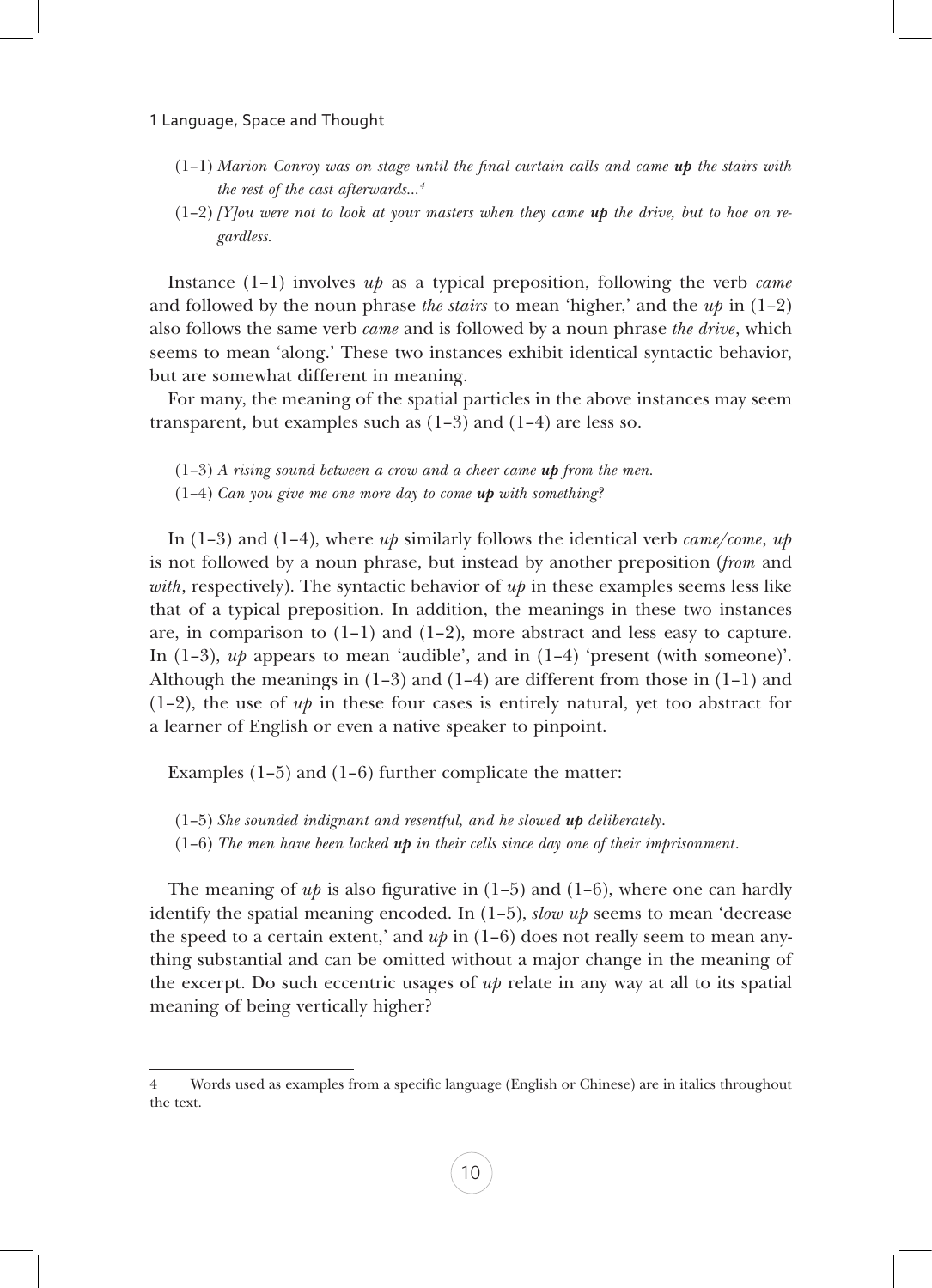With the above instances from  $(1-1)$  to  $(1-6)$ , I hope to have demonstrated the semantic complexity of  $u\dot{p}$  as a spatial particle. Therefore, a study on the versatile usage patterns of *up* seems to be an academic pursuit that presents both challenge and promise, especially on how to explain the semantic functions of the particles at the cognitive level. There are two other good reasons to focus on *up*: first,  $up$  represents the positive pole of both the vERTICAL<sup>5</sup> and the sCALE schema, both of which play a critical role in human perception and cognition (Boers 1994; Johnson 1987). Secondly,  $u\phi$  is the most productive particle in English phrasal verbs (Dehe 2002: 6; Rudzka-Ostyn 2003: 75). In order to explore the motivation of the versatile functions of the meanings of *up*, I will firstly identify the semantic patterns of *up* and, based on that, will see whether any conceptual semantic relation can be established among those diverse usages.

# **1.2 The study of** *up* **from a cross-linguistic perspective**

I have chosen to compare and contrast the use of *up* in English and its equivalent *shàng* in Mandarin Chinese. A cross-linguistic comparison such as this has two major benefits. On one hand, a comparison that reveals the similarities between languages will enable us to make a cross-linguistic generalization, with a view to identifying the cognitive principles, if any, that may be fundamental to the human capacity of language in general. And at the same time, the above cognitive principles, once identified, should be able to account for the cross-linguistic differences shown by a contrastive study, if such principles do exist but work in different languages in different ways.

To this end, this study investigates the positive pole of the vertical dimension in Mandarin Chinese, encoded by *shàng*, as a counterpart of *up*. There are a few reasons to justify a comparison of *up* and *shàng*. First, *shàng* similarly encodes an obvious spatial meaning, as in (1–7).

| $(1-7)$ | dàihuì          | wŏ | pá-shàng              | wū-ding | qù      |  |
|---------|-----------------|----|-----------------------|---------|---------|--|
|         | later           |    | climb-SHANG house-top |         | $g_{O}$ |  |
|         | chăn-yì-chăn    |    | xuě                   |         |         |  |
|         | shovel-TNTV-RED |    | snow                  |         |         |  |

"Later, I'll climb onto the roof to shovel the snow."

<sup>5</sup> Use of lower caps is representative of a concept, according to the tradition in Cognitive Linguistics.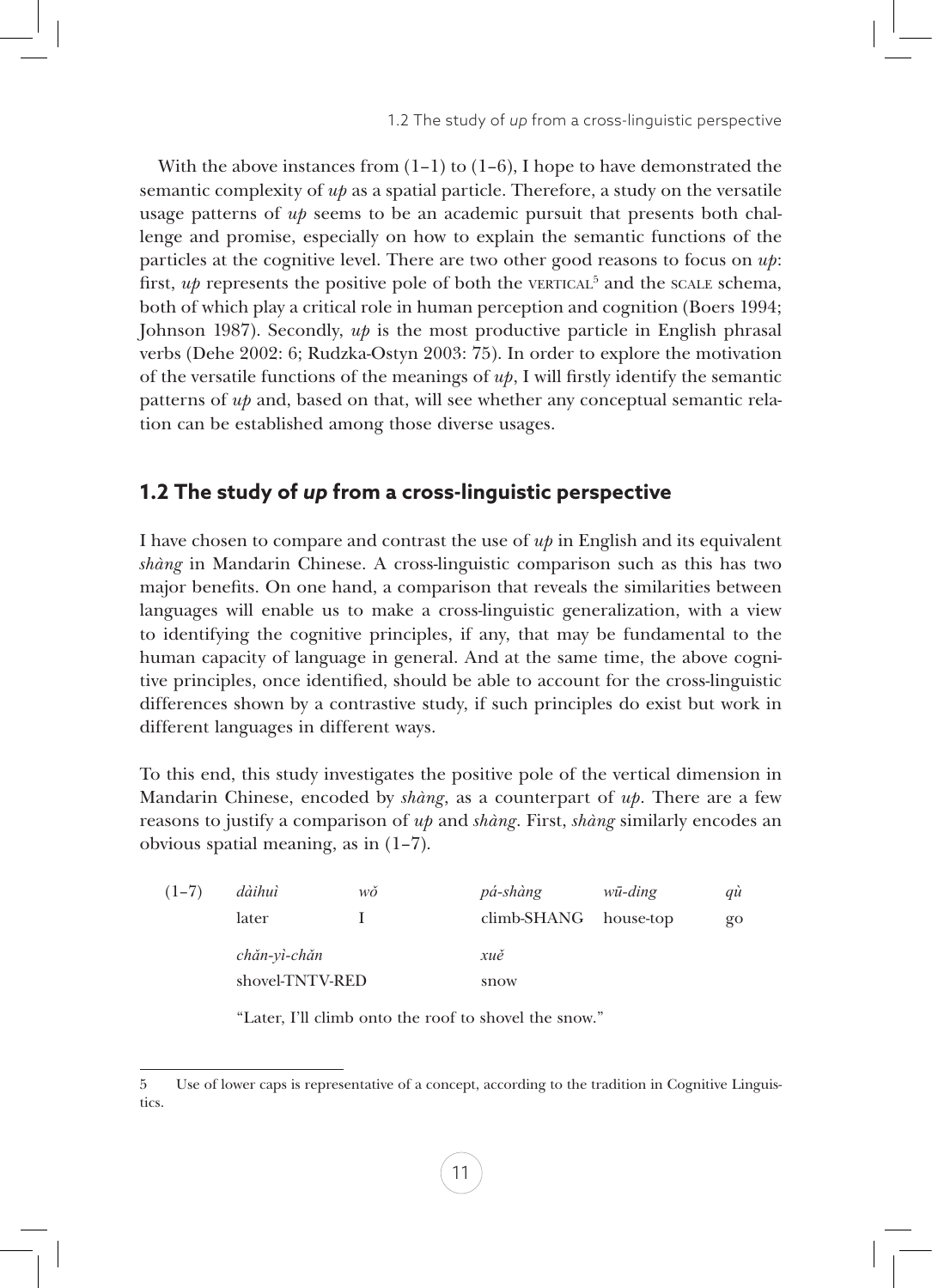1 Language, Space and Thought

A comparison between (1–7) and (1–1) shows the similarity between *up* and *shàng*, since they both encode a concrete sense of an upward orientation in space.

In addition to a strong spatial sense, *shàng* also carries abstract meanings comparable to what can be seen for  $u\psi$ . Examples  $(1-8)$  and  $(1-9)$  are cases in which we can find rough correspondences to *up*.

| $(1-8)$ | tàiyang! | kàn  | wŏ        | lái  | zhuī-shàng  |
|---------|----------|------|-----------|------|-------------|
|         | sun      | look |           | come | chase-SHANG |
|         | nĭ,      |      | shèng-guò | nĭ!  |             |
|         | vou      |      | win-PFV   | vou  |             |

"Sun! I am here to catch you up and to conquer you!"

| $(1-9)$ | vèzhě    | jiāng       | tiěmén      | guān-shàng  |  |
|---------|----------|-------------|-------------|-------------|--|
|         | owner    | <b>DSPL</b> | gate        | close-SHANG |  |
|         |          |             |             |             |  |
|         | jixù     |             | yingyè      |             |  |
|         | continue |             | in business |             |  |

"The owner (of the shop) kept the gate shut and resumed business."

*Shàng* in the above instances analogously follows a verb, and its combination with the preceding verb roughly corresponds to a verb-particle construction that contains *up* in English. The assembly of *zhuī-shàng* 'chase-SHANG' in (1–8) can be translated into English as *catch up*. It is interesting to note that neither *zhuī-shàng* nor *catch up* portrays a vertical motion in a strict sense. In a similar vein, *guānshàng* 'close-SHANG' in (1–9) can be translated into the verb-particle construction of *close up* in English. As with *zhuī-shàng* and *catch up*, no vertical sense can be found in *guān-shàng* or *close up*, either. Therefore, a rough comparison between *up* and *shàng* reveals at least three important commonalities between English and Chinese: Firstly, in both languages, the positive pole of the vertical dimension seems to exhibit a complicated pattern of conceptual flexibility, where the lexical constructions that encode a typical upward spatial configuration may come to express vague concepts that cannot be readily identified with the original ones. Moreover, such abstract concepts extending from similar spatial origins seem to overlap to a certain extent across the languages based on the above comparison.

With the above illustrations, I hope to have provided good rationales for studying *up* and *shàng* with a view to cross-linguistic comparison and contrast. Therefore,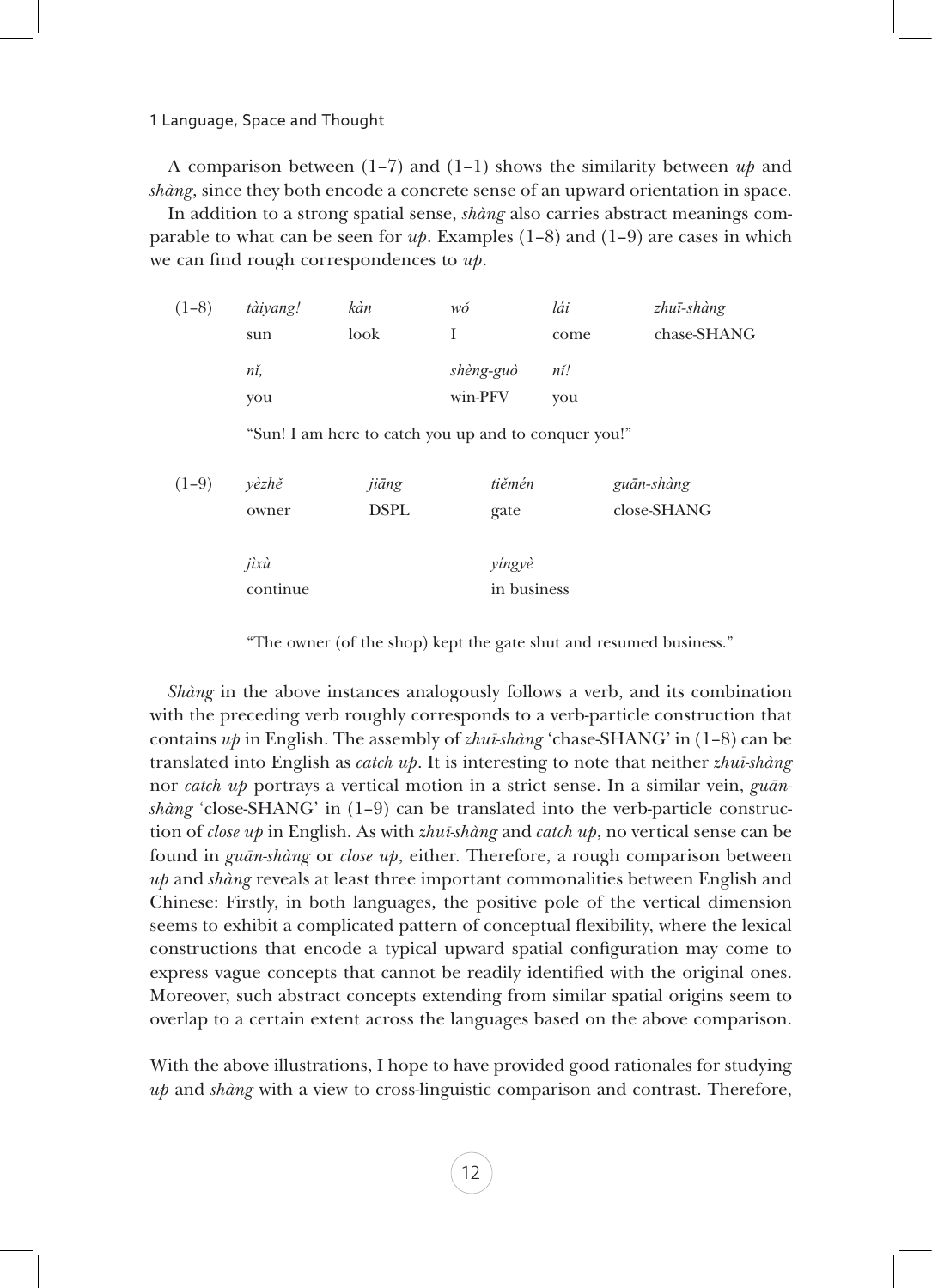in addition to exploring the opaque usage pattern of *up* and the possible connections between its various meanings, the present study will also look into the following issues: First of all, I will look into the usage patterns of *shàng* to see whether any relations can be found between its various meanings. After that, I will compare and contrast the usages of *up* and *shàng*, which I expect to help shed light on the underlying cognitive principles that may account for their semantic flexibility. In addition to identifying the cognitive principles that motivate the multiple meanings of *up* and *shàng*, I will measure their respective semantic networks against those underlying cognitive principles, so that the principles can elucidate not only the semantic similarities between *up* and *shàng* but also their differences.

# **1.3 The conceptual significance of** *up* **and** *shàng*

Some of the above issues have been addressed in Cognitive Linguistics literature in various levels of detail and from different perspectives. The phenomenon represented from  $(1-1)$  to  $(1-6)$  and  $(1-7)$  to  $(1-9)$  is polysemy, which refers to a lexical construction that has multiple readings that are connected (Cruse 2000: 109). In previous literature, the meanings of *up* has been discussed by Boers (1994), Cappelle (2005), Lindner (1983), Lindstromberg (1997), Rudzka-Ostyn (2003), Tyler and Evans (2003) and Lu (2016), and the semantics of *shàng* has been explored by Chou (1999), Soon and Chung (2012), Hsu (2001), Kim (2005), Li (1999), Su (1997), Su (1998) and Lu (2015a, 2015b, 2017a). These numerous studies on *up* and *shàng* clearly illustrate the importance of spatial particles as a topical issue in linguistics. But why has the issue attracted so much scholarly attention?

Psychologists have argued that sensory-motor experiences form a conceptual basis for human language and thought (e.g. Lloyd, Sinha and Freeman 1981; Mandler 1988, 1992). Mandler proposed that at a very early stage of development, perhaps even before an infant starts producing language, it attends to and interacts with physical objects in its environment, and such perceptual inputs are analyzed into conceptual products that are capable of representing meaning. Such re-description of sensory-motor experiences maps spatial structures onto conceptual structures, forming the substrate of human semantic architecture. The belief in a close connection between sensory-motor experiences and language is found not only in developmental psychology but also in philosophy and linguistics (e.g.; Grady 1997; Johnson 1987; Lakoff 1987; Langacker 1987; Talmy 1983). In Cognitive Linguistics, many researchers have claimed that image-schemas, as idealized sensory-motor patterns, form the conceptual basis for human language and thought. Therefore, it follows that *up* and *shàng*, which are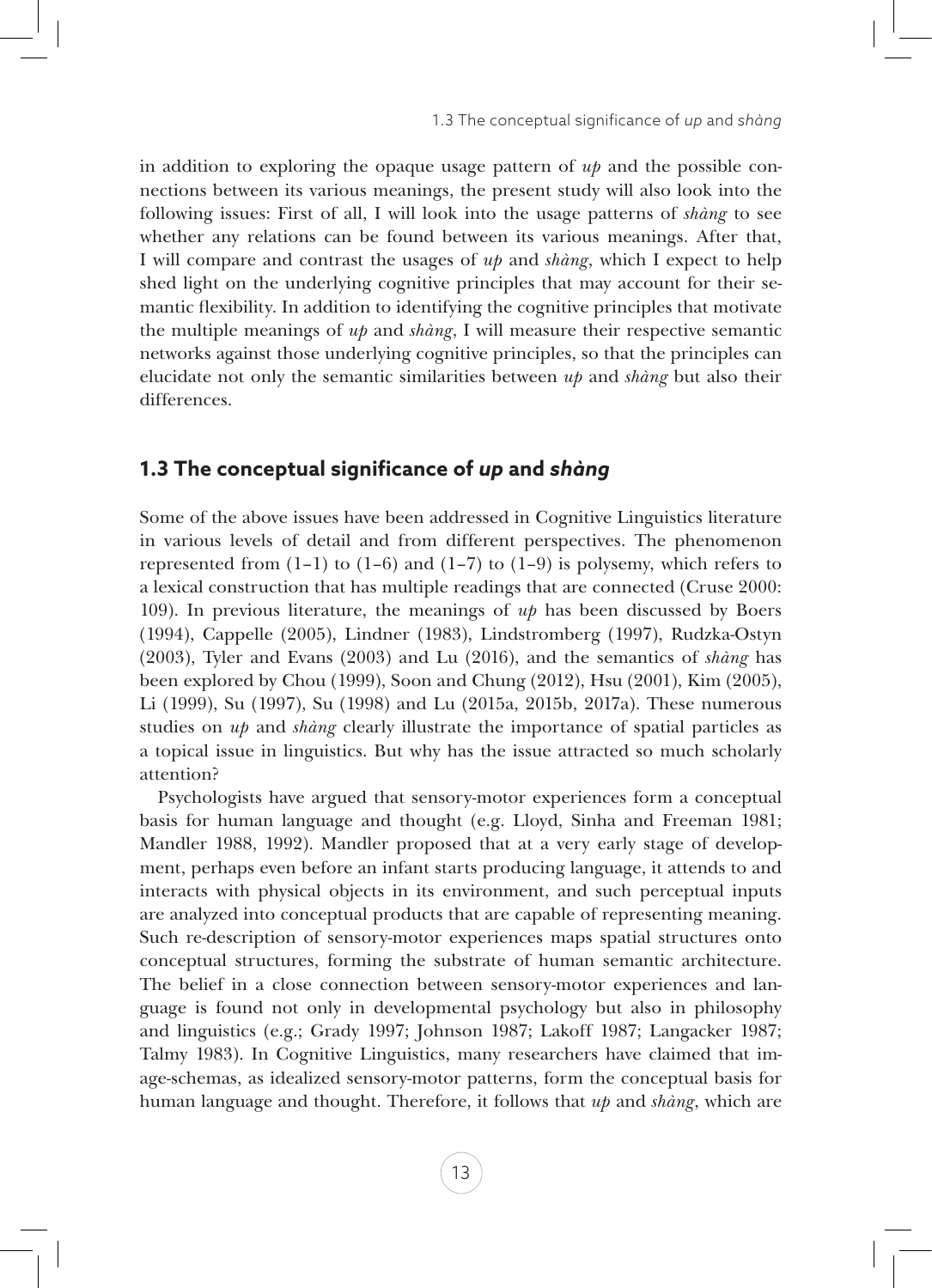symbolic of the positive pole of the vertical schema, are conceptually significant in this sense and are worth in-depth exploration.

## **1.4 A corpus-based approach**

Brugman (1988), Lakoff (1987), Dewell (1994), Vandeloise (1991, 1994), and others have shown how research on the meaning of spatial particles can help shed light on the intertwined relations between language, space and cognition. However, these early cognitive linguistic studies on spatial particles adopted an intuition-based methodology which has come under criticism in the recent decade. Studies using authentic data (e.g. Atkins 1993; Gries 2006; Kilgarriff 1997; Stefanowitsch 2003; Su and Lu 2009) have argued against native speaker intuition as the only source of data for linguistic research. In particular, advocates of corpus-based methodology claim that researchers' reliance on intuition may risk losing sight of some important patterns in language, and that invented examples very often misrepresent the real usage of a lexical item (Lu, Kudrnáčová and Janda ed. 2021). To avoid these pitfalls of intuition-based research, the present study will be largely based on real occurring examples extracted from corpora, while examples constructed after authentic instances will be used only when necessary.

Below is an overview of the organization of the whole study. Chapter 2 provides a review of how previous research has approached the issue of polysemy, discussing how the role of context has been addressed up to now. In this chapter, I look at the previous studies of *up* and *shàng*, pointing out their contributions and limitations and analyzing the theoretical assumptions behind the studies. After that, I present the theoretical framework adopted in the present study in response to the unexplored issues in the previous studies. Chapter 3 presents the method and the data employed. Therein, I specifically introduce the composition of my corpus and how I analyzed the data. In Chapter 4, I will go into an image-schematic analysis of the core senses of *up*, and will identify the prototypical sense based on Evans' (2004) methodology. In this chapter, I will demonstrate how *up* and its co-text work in a collaborative fashion to create different senses and to prompt the imagistic structure at the conceptual level. The metaphorical senses are dealt with in Chapter 5, where I discuss how *up* interacts with the conceptual domain prompted by its co-text to develop the metaphorical readings. Chapter 6 is devoted to an image-schematic analysis of *shàng*, looking into how *shàng* and its co-text co-contribute to the imagistic structure and the various meanings. I will only cover the core senses of *shàng* due to limits of space. Based on the analyses in Chapters 4 to 6, Chapter 7 discusses the pivotal concepts that may help us understand and organize the semantic networks of *up* and *shàng*,